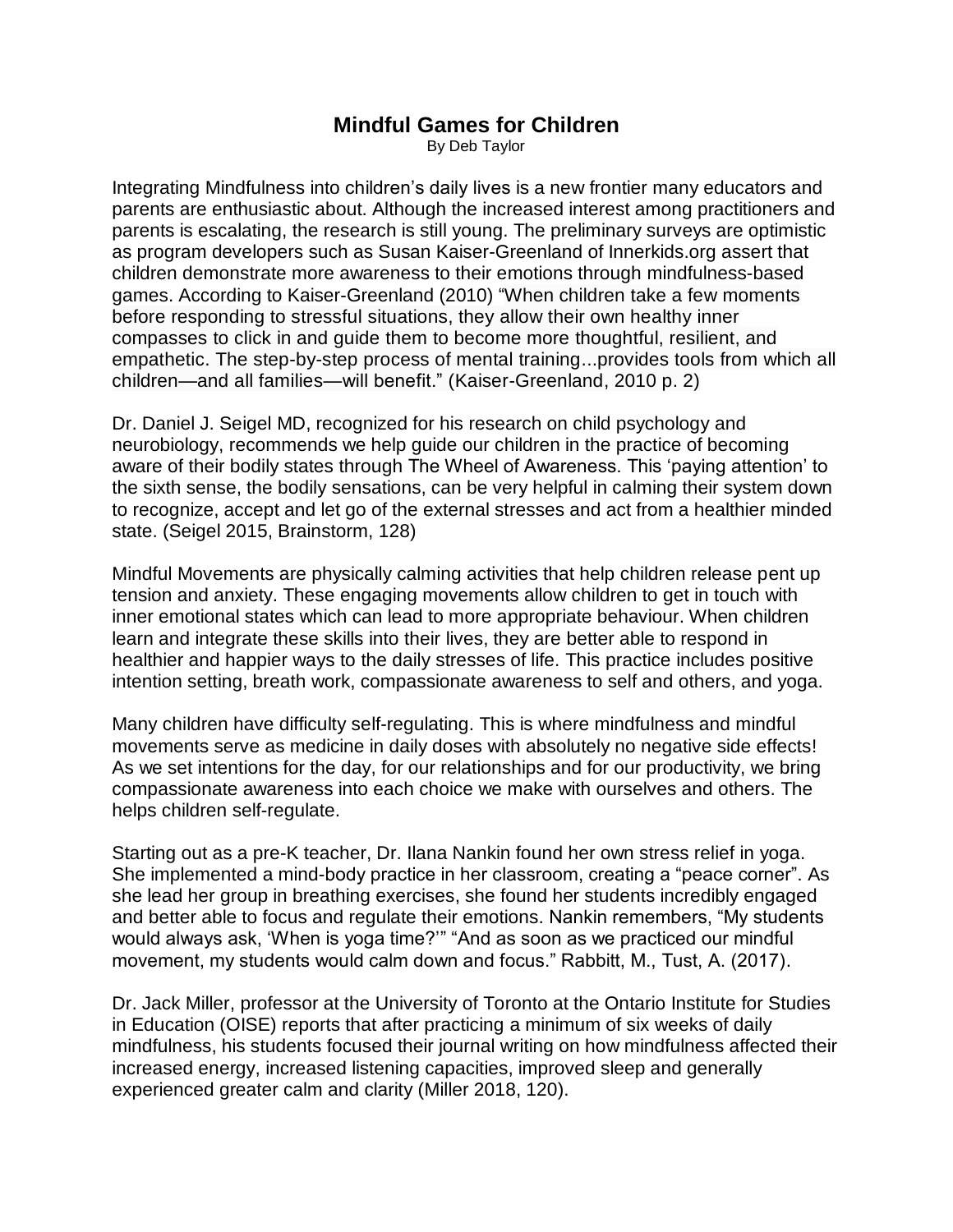Below are some engaging activities to help children develop improved focus, emotional awareness, emotional regulation, and stress management habits (MYndful Movement Schools program).

**Fading Tone**: Sitting with eyes closed or cast down. Take a calming breath to begin relaxation. (Adult facilitator rings a bell). Pay close attention to the sound. Raise your hand when you can't hear the tone anymore.

**Pass it Back**: Pass an object or roll a ball back and forth to the child, first naming a physical sensation in your body, then naming an emotion you are feeling i.e., "My body feels relaxed. My mind feels happy" "My body feels stiff. My mind feels nervous" (modified from Mindful Games Activity Cards, Kaiser-Greenland, S. 2017).

**Tame the Dinosaur:** Run your right hand over your left ear and down your neck, shoulder, arm and off your hand. Take a deep breath in and blow out. Repeat as you tell your brain that you are okay (modified from Be the Boss of your Thoughts, Yordy, J., 2013).

**Kindness Bird:** As the child holds a feather, ask questions to guide focus to the colour, shape, size, and how it feels in their fingers. Holding the feather just in front of their face, direct the child to breathe through the nose calmly and watch the feather flutter. The child can then run the feather down their face, neck and arm to bring on a peaceful state of relaxation.

## **References**

Kaiser-Greenland, S. (2010). How to help your kid manage stress and become happier, kinder, and more compassionate. Introduction. *The Mindful Child, 1.* <https://www.susankaisergreenland.com/mindful-child/>

Kaiser-Greenland, S. (2017). Mindful Games Activity Cards: 55 Fun Ways to Share Mindfulness with Kids and Teens Cards.

Miller, J. P. (2018) Exploring their roles in education: My classroom. *Love and Compassion, 10,* 119-125.

Rabbitt, M., & Tust, A. (2017). Mindfulness goes mainstream. *Yoga Journal: The Power of Mindfulness,* 12-13.

Siegel, D. J. MD. (2015). The Power and Purpose of the Teenage Brain. *Brainstorm, III,* 128-138.

Yordy, J. (2013). A Guide to Reduce Anxiety and Lower Stress in Kids. *Be the Boss of Your Thoughts, 5,* 30.